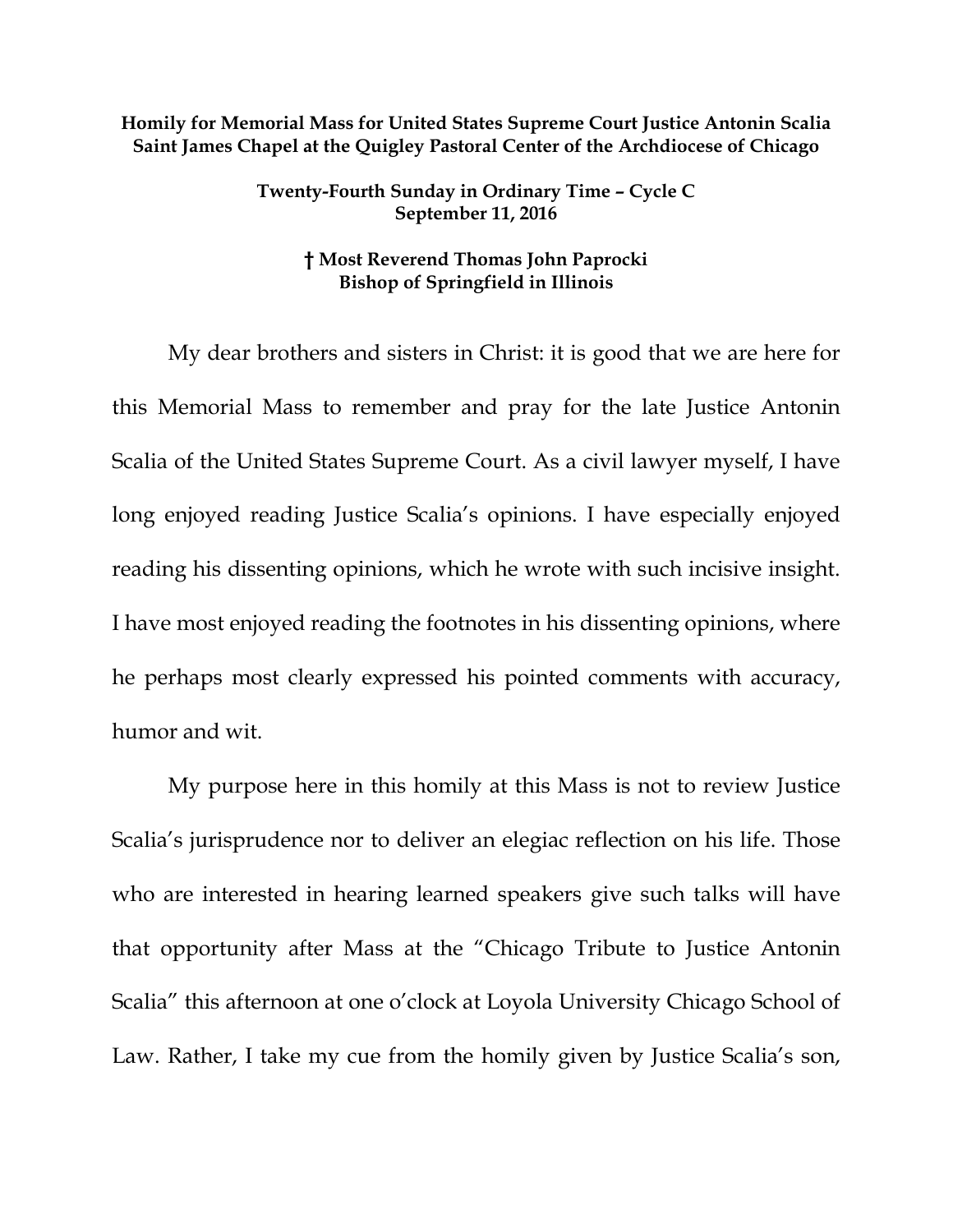Father Paul Scalia, at his father's funeral Mass. Father Scalia began his homily by saying, "We are gathered here because of one man. A man known personally to many of us, known only by reputation to even more, a man loved by many, scorned by others, a man known for great controversy, and for great compassion. That man, of course, is Jesus of Nazareth. It is He whom we proclaim. Jesus Christ, son of the Father, born of the Virgin Mary, crucified, buried, risen, seated at the right hand of the Father. It is because of Him, because of His life, death and resurrection that we do not mourn as those who have no hope, but in confidence we commend Antonin Scalia to the mercy of God."

It was my privilege to have met Justice Scalia on several occasions. I did not know him well enough to comment on the nature or depth of his relationship with Jesus Christ. In fact, no matter how well we know a person, no one can peer into another person's soul to view his relationship with God. Only the Good Lord Himself knows that. We can, however, observe a person's actions and behaviors which give external expression to an inner reality. From this, we can see that Antonin Scalia was a man who took his Catholic faith seriously, practiced it dutifully, and died in it peacefully. The importance of his faith can be seen most clearly in relation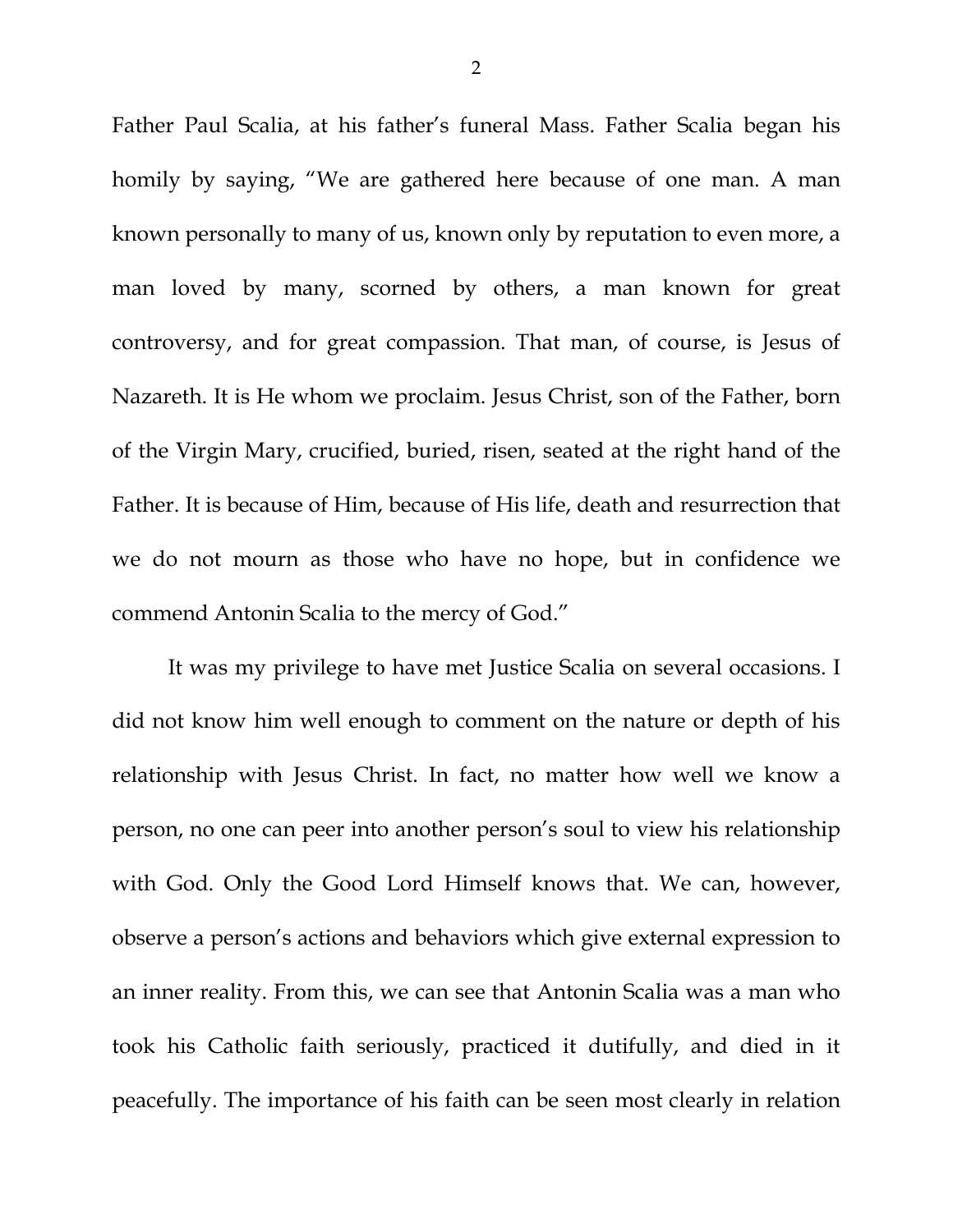to his family, especially his nine children, some of whom we are pleased to welcome among us here today. I can personally relate to that, as I am also from a family of nine children, and I know the love of such a family.

My favorite personal recollection of Justice Scalia was some years ago when I was chosen by my colleagues in the Chicago Chapter of the Advocates Society of Polish-American Lawyers to be the movant making the motion to admit the members of our Society to practice before the Bar of the United States Supreme Court. I arrived the day before and was staying at the rectory of my friend, Monsignor Peter Vaghi, then Pastor of Saint Patrick Church in downtown Washington, D.C., now Pastor of the Church of the Little Flower in Bethesda, Maryland. I was chatting with Monsignor Vaghi and asked him if he thought it would be appropriate for me to wear my clerical suit and Roman collar when appearing before the Court to make the ceremonial motion. Monsignor Vaghi said, "Well, let me call my friend Justice Scalia and see what he says." So he picks up the phone, dials a number, and when a voice on the other end answers, he says, "Hello, Nino! Peter Vaghi here. I'm with a priest who is also a lawyer and he will be appearing before the Court tomorrow to move the admission of a group of lawyers to the Bar of the Supreme Court, and he's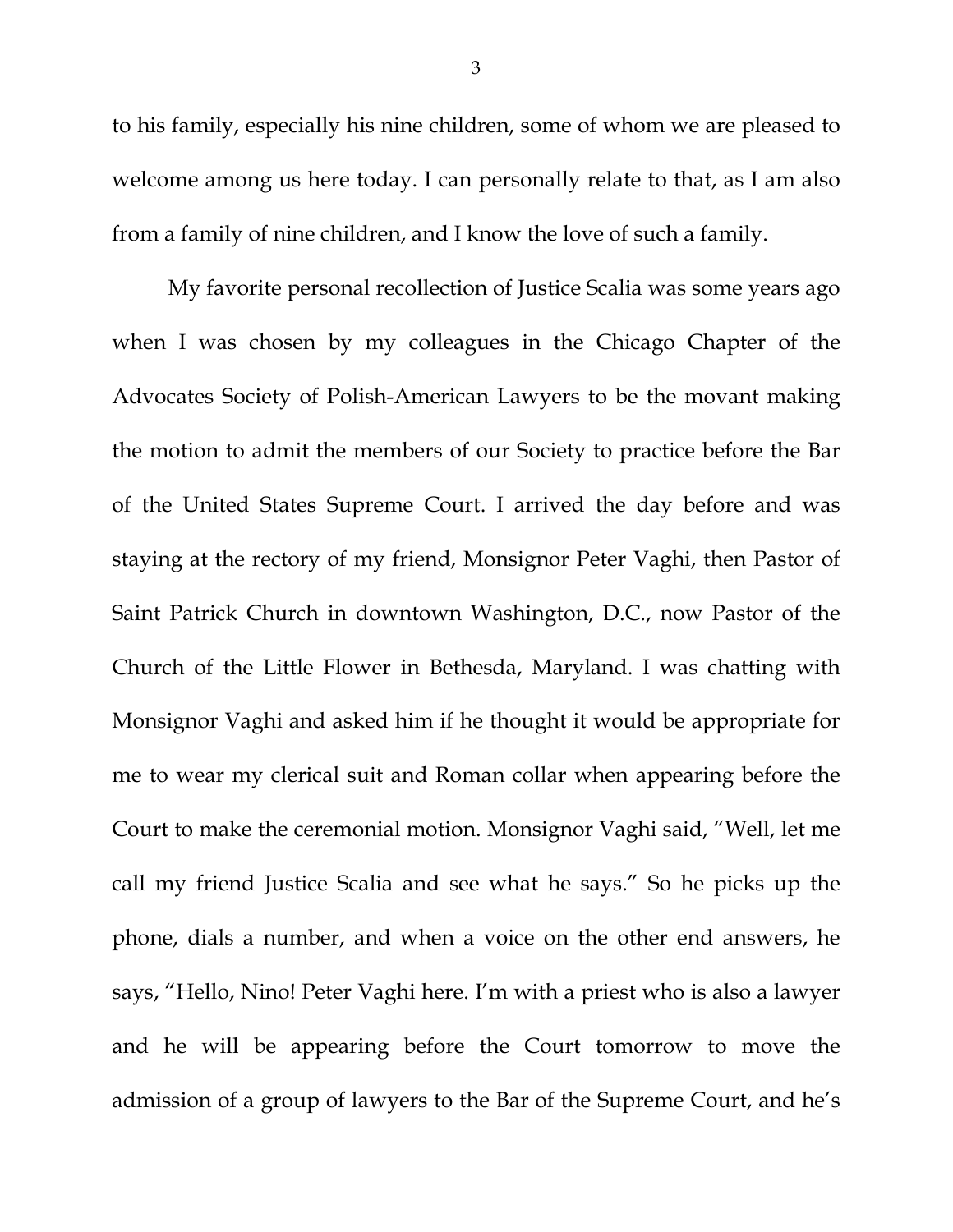wondering if it would be appropriate for him to dress as a priest in his clerical suit and Roman collar." I watch as he listens to the answer on the other end of the line, and then tells me, "Nino says he'll be offended if you don't wear your collar, but also says don't be surprised if the Chief, referring to then Chief Justice William Rehnquist, calls you 'Mister' instead of 'Father.' He says the Chief never uses titles, and even a five-star General appearing before him would be 'Mister,' so don't take it personally."

So the next day I am seated with my colleagues in the Court when the Justices enter, all rise, and the Marshal of the Court announces, "The Honorable, the Chief Justice and the Associate Justices of the Supreme Court of the United States. Oyez! Oyez! Oyez! All persons having business before the Honorable, the Supreme Court of the United States, are admonished to draw near and give their attention, for the Court is now sitting. God save the United States and this Honorable Court." When the Justices and everyone else are seated, the clerk then introduces me, saying, "Thomas Paprocki, representing a group of Polish-American lawyers from the Advocates Society of Chicago." I get up, wearing my black clerical suit and Roman collar, go to the podium and face the Chief Justice of the United States, who acknowledges me with the greeting, "Mister Paprocki."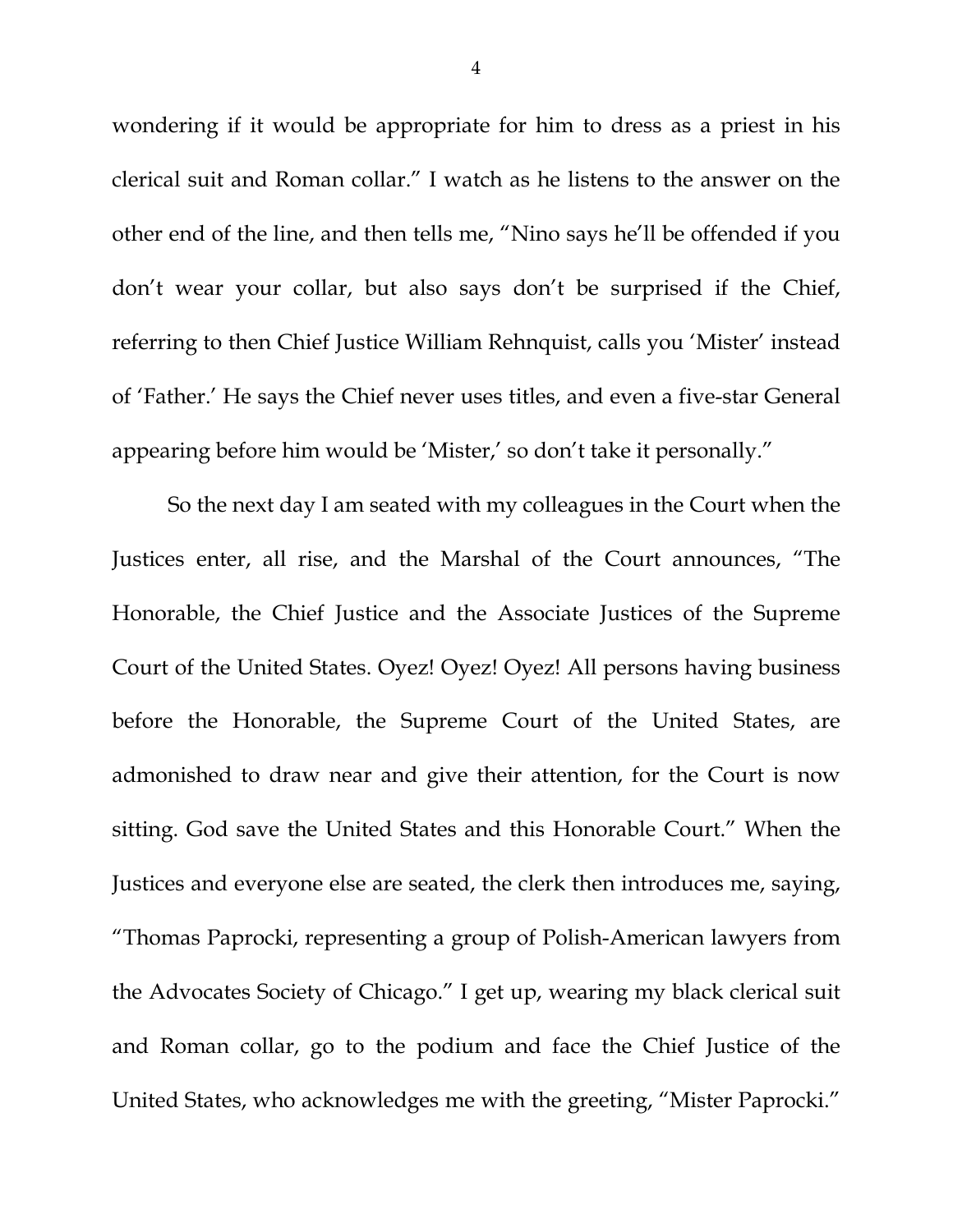I glance over at Justice Scalia and see him nod towards Monsignor Vaghi sitting in the gallery as if to say, "See, I told you so!"

A humorous anecdote, yes, but also one in which we see a man comfortable with his clergy and proud of his faith.

Father Scalia also related a humorous anecdote in his father's funeral homily, how one day his father went to church for the Sacrament of Reconciliation, but quickly departed when he discovered that he was in his son's confessional line! As they discussed this later, the father was not about to go to confession to his son, priest or not, and the son was relieved not to have heard his father's confession! Again we see a man of faith, with no qualms about confessing his sins to a priest, well, as long as the priest was not his son! But he nevertheless knew that it was in this Sacrament that he would encounter his heavenly father to receive His merciful forgiveness.

The Gospel passage that we have just heard is from Saint Luke, who dedicates the whole of chapter 15 to the theme of forgiveness. He presents three parables to make his point. Each one deals with "lost and found," that is, lost to sin and found in forgiveness.

The first two parables are short. The shepherd goes after the lost sheep and the woman seeks out the lost coin. These two parables would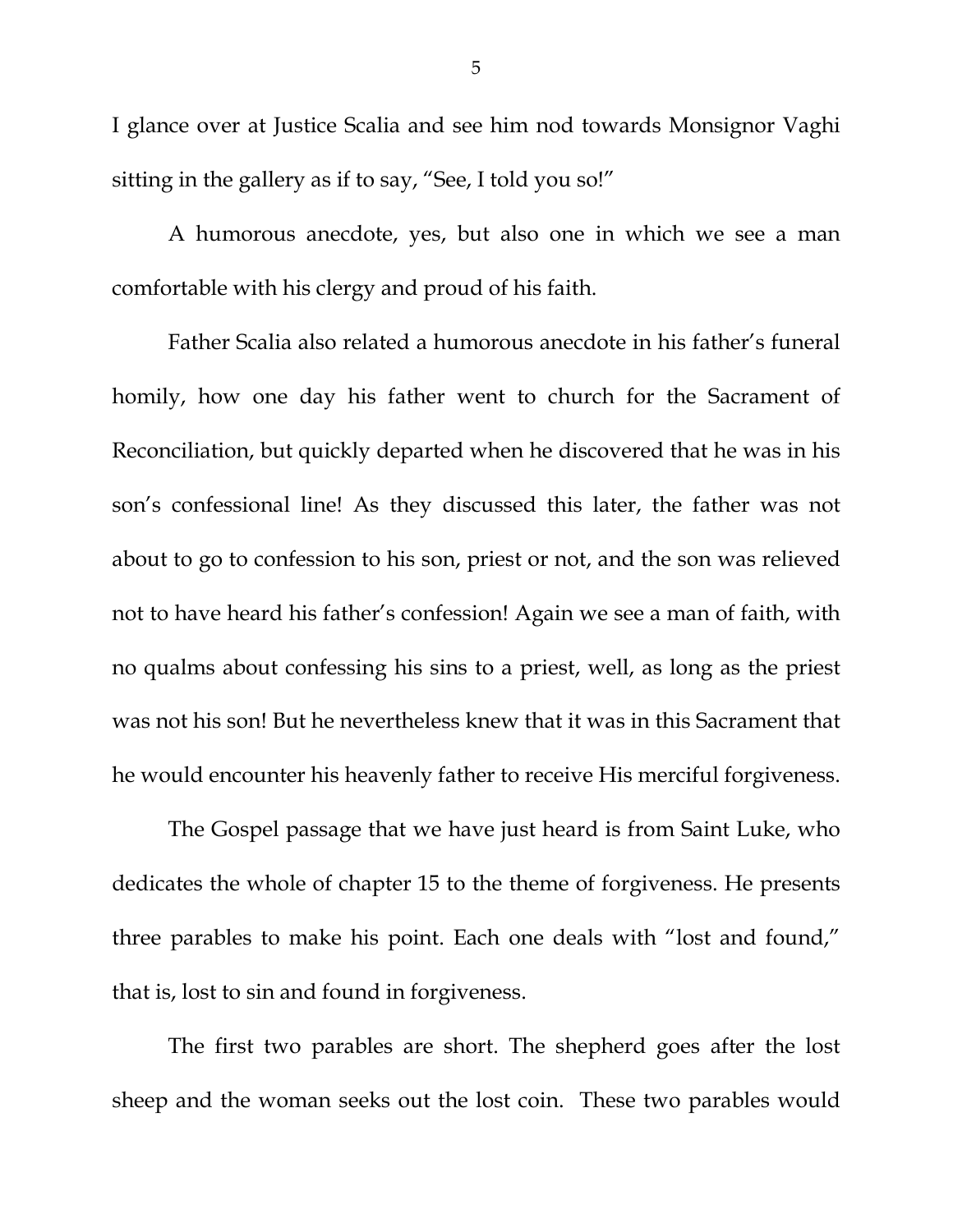have sounded foreign to the people to whom Jesus was speaking, as one would not normally leave ninety-nine sheep behind to find one or spend the oil in the lamp and sweep the house to find the lost coin. They would have seen these actions as a waste of time and resources. Christ gives us a new way and a new example. We who work in the Church to form disciples see this example. We go forth to find the lost. We go forth to seek the forgotten. We go forth spending our time and resources to carry the sheep home to Christ. There is no more important mission than to bring sinners home to Jesus Christ and help them be His disciples.

In Luke 15:11-32, we heard the parable of the Prodigal Son and his brother. Notice that the parable starts with the son hating his father. This is apparent because the son asks for his inheritance, implying that the son considers the father as dead to him. The father in his kindness lets him go. The son eventually comes to his senses and realizes that he was wrong and his father was just. He returns to his father, not to his house, because he now has no property rights. The father sees his son returning, looks on him with compassion, runs to him and embraces his son. The son acknowledges his sin and says he no longer deserves to be called his son; he was planning on adding that he should be treated as one if his servants, but before can

6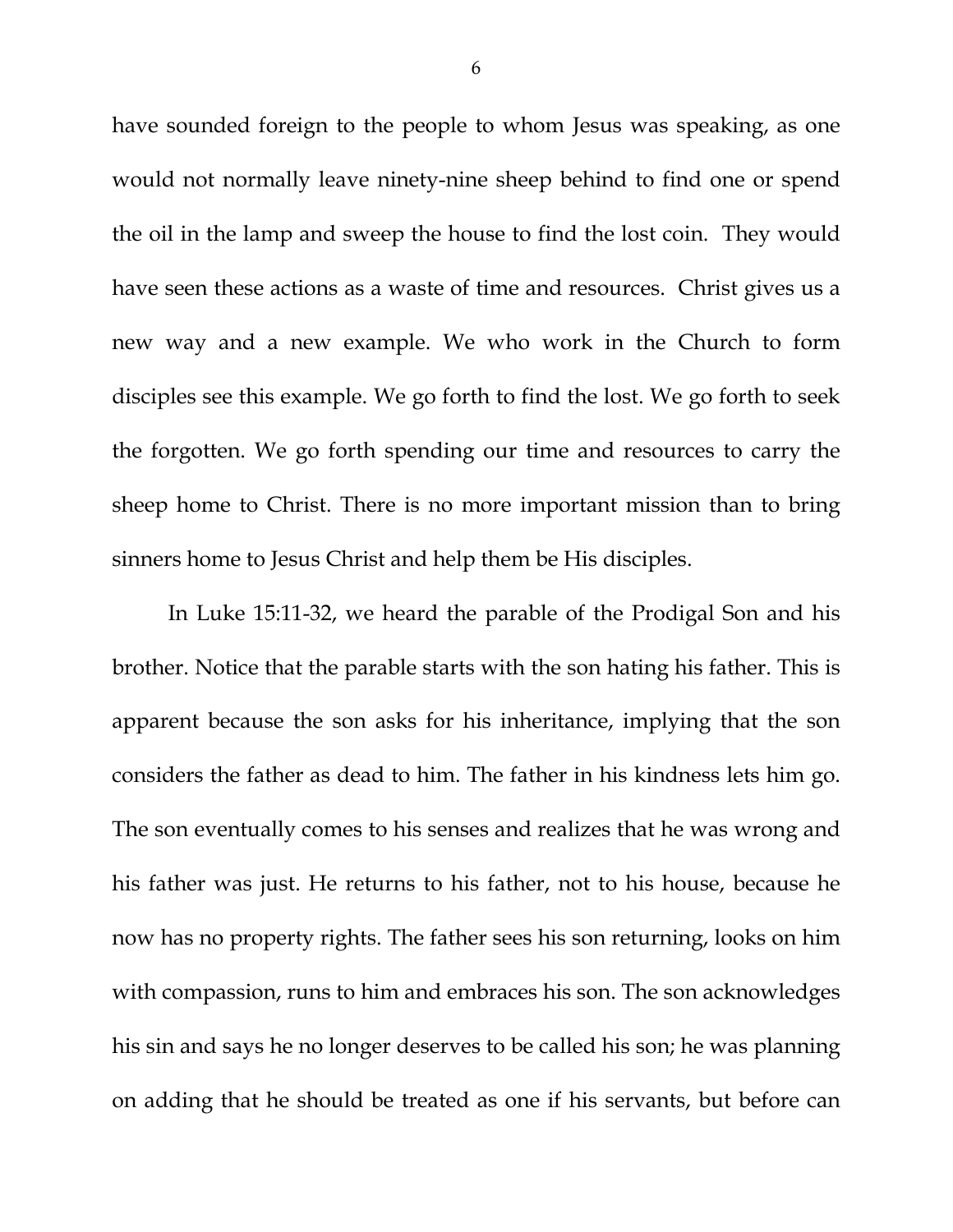say that, the father calls for a ring and sandals to be put on his son and for the fatted calf to be killed for a party. The older brother reacts with envy and wrath rather than sharing in the joy of his father and his brother. Envy prevents us from recognizing God's generosity in lavishing His gifts as He chooses. His father responds by pointing out to the older brother the he has always been with him. Thus, the older brother is also fixated on the property and not on his relationship with his father. He fails to see what is truly important.

Even from the lofty perch of an Associate Justice of the United States Supreme Court, Antonin Scalia, did not lose sight of the overriding importance of his relationship with his heavenly father and the desire for his merciful love. As Father Scalia said in the conclusion of his father's funeral homily, we also say here today: "We are here, then, as he would want: to pray for God's inexplicable mercy to a sinner; to this sinner, Antonin Scalia. Let us not show him a false love, and allow our admiration to deprive him of our prayers. We continue to show affection for him and do good for him by praying for him, that all stain of sin be washed away, that all sins be healed, that he be purified of all that is not Christ. That he rest in peace. . . .